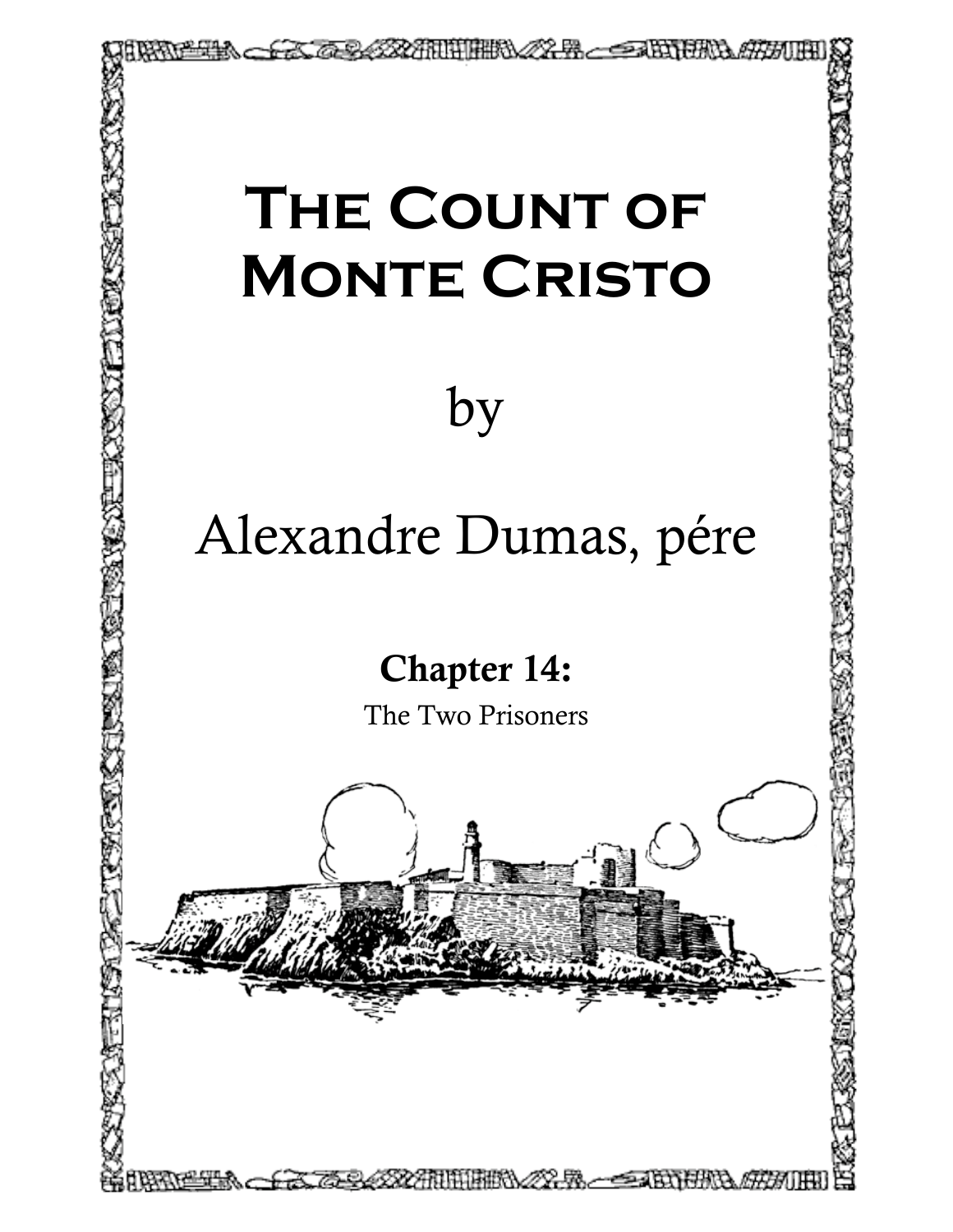A year after Louis XVIII.'s restoration, a visit was made by the inspector–general of prisons. Dantes in his cell heard the noise of preparation,—sounds that at the depth where he lay would have been inaudible to any but the ear of a prisoner, who could hear the splash of the drop of water that every hour fell from the roof of his dungeon. He guessed something uncommon was passing among the living; but he had so long ceased to have any intercourse with the world, that he looked upon himself as dead.

The inspector visited, one after another, the cells and dungeons of several of the prisoners, whose good behavior or stupidity recommended them to the clemency of the government. He inquired how they were fed, and if they had any request to make. The universal response was, that the fare was detestable, and that they wanted to be set free.

The inspector asked if they had anything else to ask for. They shook their heads. What could they desire beyond their liberty? The inspector turned smilingly to the governor.

"I do not know what reason government can assign for these useless visits; when you see one prisoner, you see all,—always the same thing, —ill fed and innocent. Are there any others?"

"Yes; the dangerous and mad prisoners are in the dungeons."

"Let us visit them," said the inspector with an air of fatigue. "We must play the farce to the end. Let us see the dungeons."

"Let us first send for two soldiers," said the governor. "The prisoners sometimes, through mere uneasiness of life, and in order to be sentenced to death, commit acts of useless violence, and you might fall a victim."

"Take all needful precautions," replied the inspector.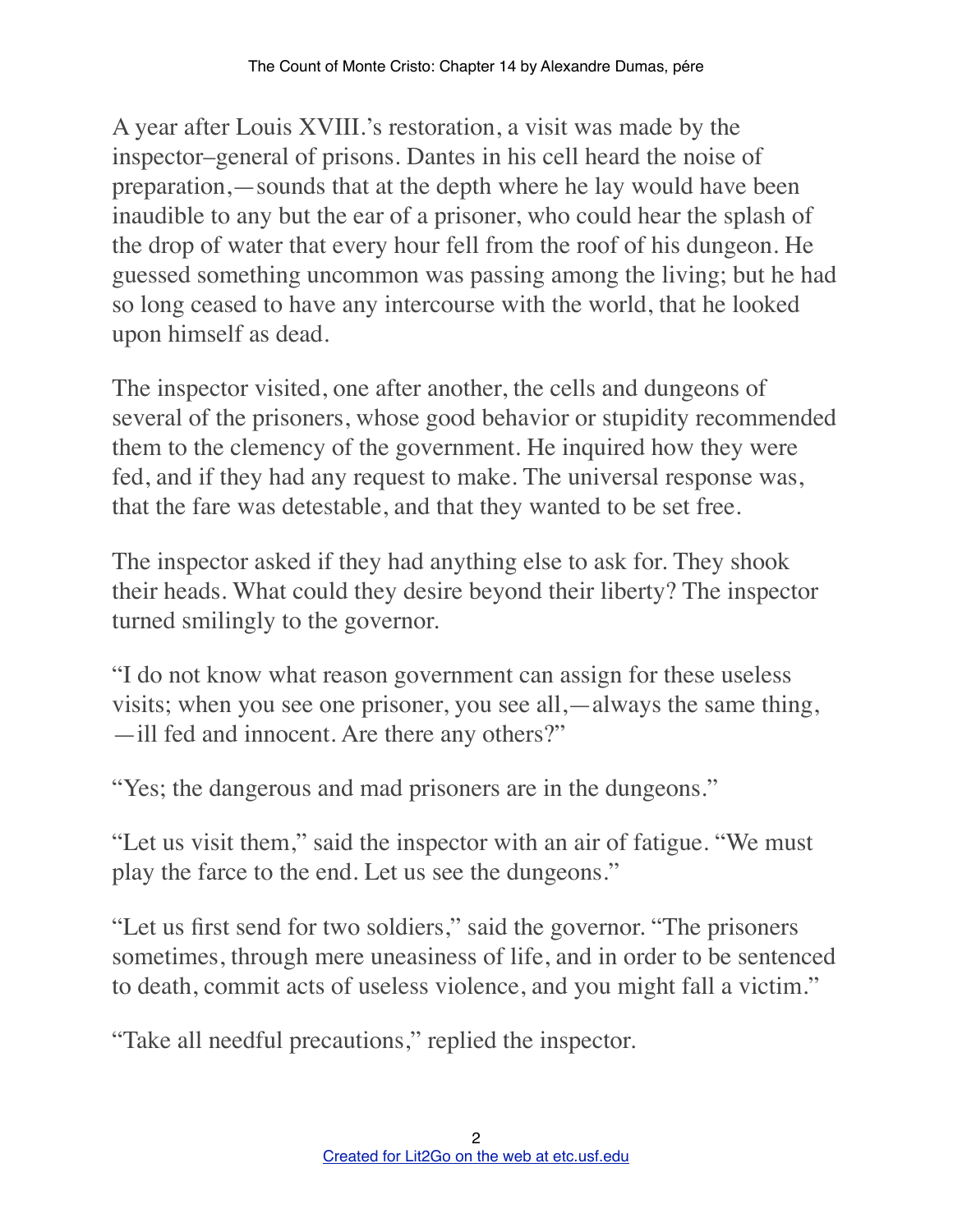Two soldiers were accordingly sent for, and the inspector descended a stairway, so foul, so humid, so dark, as to be loathsome to sight, smell, and respiration.

"Oh," cried the inspector, "who can live here?"

"A most dangerous conspirator, a man we are ordered to keep the most strict watch over, as he is daring and resolute."

"He is alone?"

"Certainly."

"How long his he been there?"

"Nearly a year."

"Was he placed here when he first arrived?"

"No; not until he attempted to kill the turnkey, who took his food to him."

"To kill the turnkey?"

"Yes, the very one who is lighting us. Is it not true, Antoine?" asked the governor.

"True enough; he wanted to kill me!" returned the turnkey.

"He must be mad," said the inspector.

"He is worse than that,—he is a devil!" returned the turnkey.

"Shall I complain of him?" demanded the inspector.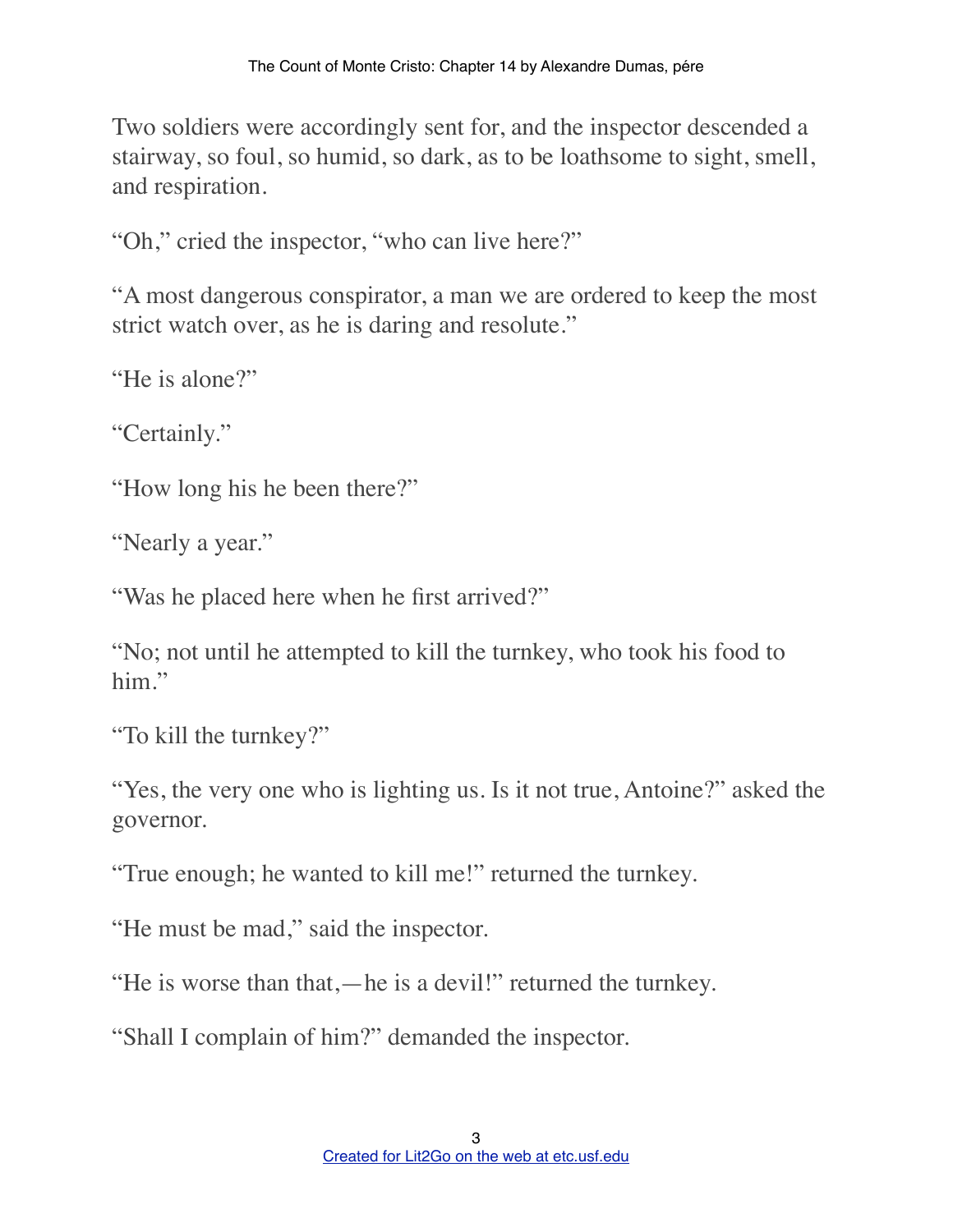"Oh, no; it is useless. Besides, he is almost mad now, and in another year he will be quite so."

"So much the better for him,—he will suffer less," said the inspector. He was, as this remark shows, a man full of philanthropy, and in every way fit for his office.

"You are right, sir," replied the governor; "and this remark proves that you have deeply considered the subject. Now we have in a dungeon about twenty feet distant, and to which you descend by another stair, an abbe, formerly leader of a party in Italy, who has been here since 1811, and in 1813 he went mad, and the change is astonishing. He used to weep, he now laughs; he grew thin, he now grows fat. You had better see him, for his madness is amusing."

"I will see them both," returned the inspector; "I must conscientiously perform my duty." This was the inspector's first visit; he wished to display his authority.

"Let us visit this one first," added he.

"By all means," replied the governor, and he signed to the turnkey to open the door. At the sound of the key turning in the lock, and the creaking of the hinges, Dantes, who was crouched in a corner of the dungeon, whence he could see the ray of light that came through a narrow iron grating above, raised his head. Seeing a stranger, escorted by two turnkeys holding torches and accompanied by two soldiers, and to whom the governor spoke bareheaded, Dantes, who guessed the truth, and that the moment to address himself to the superior authorities was come, sprang forward with clasped hands.

The soldiers interposed their bayonets, for they thought that he was about to attack the inspector, and the latter recoiled two or three steps. Dantes saw that he was looked upon as dangerous. Then, infusing all the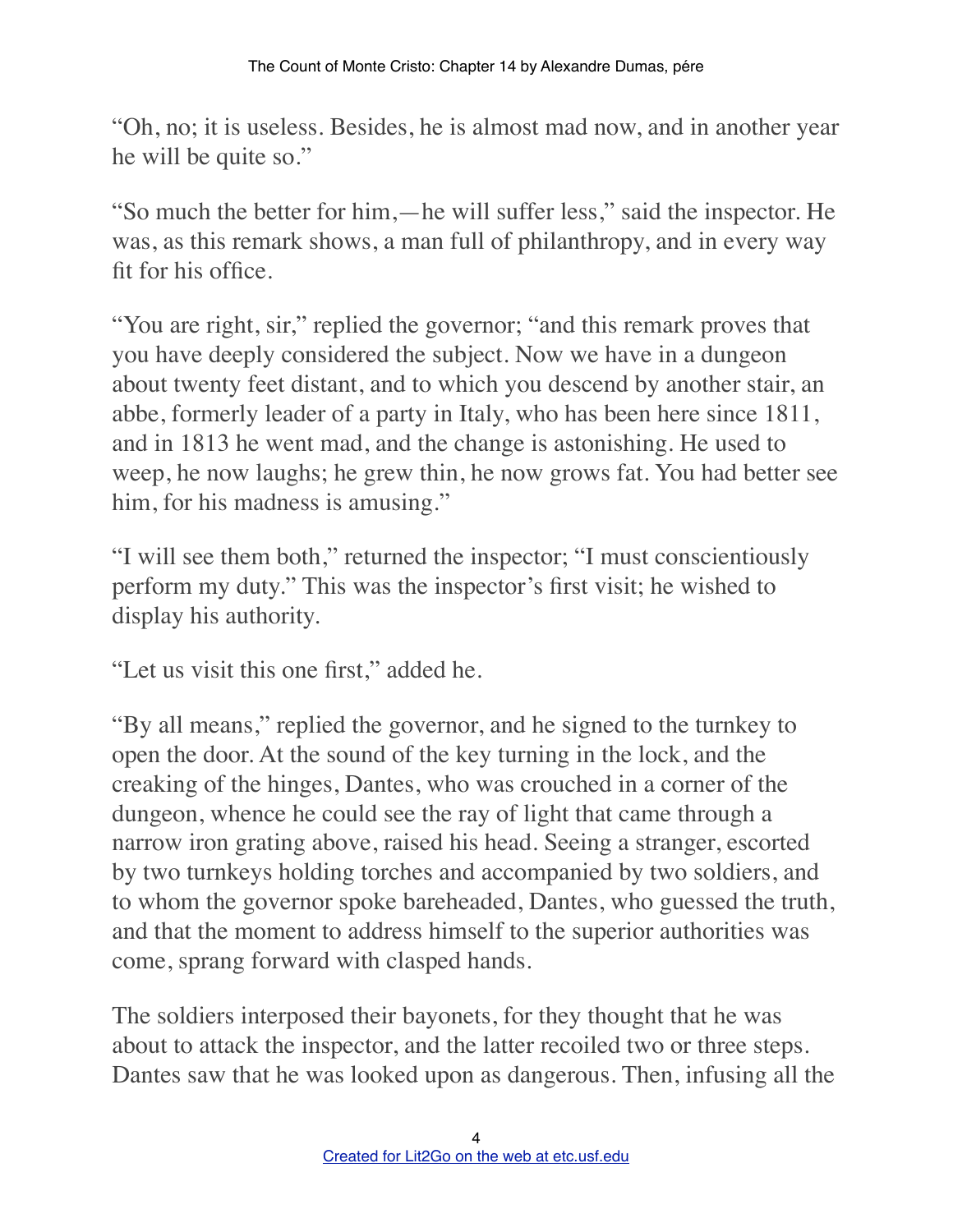humility he possessed into his eyes and voice, he addressed the inspector, and sought to inspire him with pity.

The inspector listened attentively; then, turning to the governor, observed, "He will become religious—he is already more gentle; he is afraid, and retreated before the bayonets—madmen are not afraid of anything; I made some curious observations on this at Charenton." Then, turning to the prisoner, "What is it you want?" said he.

"I want to know what crime I have committed—to be tried; and if I am guilty, to be shot; if innocent, to be set at liberty."

"Are you well fed?" said the inspector.

"I believe so; I don't know; it's of no consequence. What matters really, not only to me, but to officers of justice and the king, is that an innocent man should languish in prison, the victim of an infamous denunciation, to die here cursing his executioners."

"You are very humble to–day," remarked the governor; "you are not so always; the other day, for instance, when you tried to kill the turnkey."

"It is true, sir, and I beg his pardon, for he his always been very good to me, but I was mad."

"And you are not so any longer?"

"No; captivity has subdued me—I have been here so long."

"So long?—when were you arrested, then?" asked the inspector.

"The 28th of February, 1815, at half–past two in the afternoon."

"To–day is the 30th of July, 1816,—why it is but seventeen months."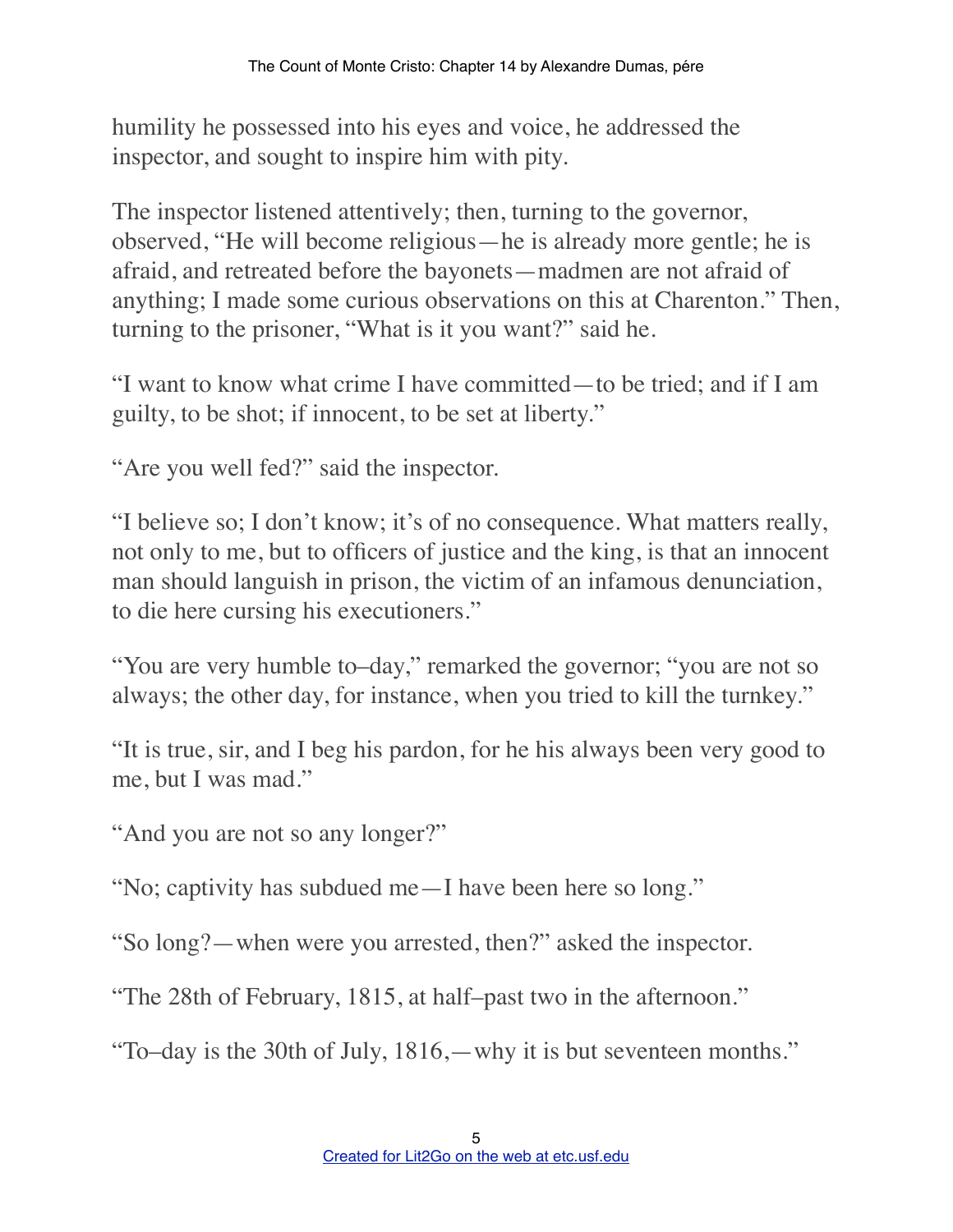"Only seventeen months," replied Dantes. "Oh, you do not know what is seventeen months in prison!—seventeen ages rather, especially to a man who, like me, had arrived at the summit of his ambition—to a man, who, like me, was on the point of marrying a woman he adored, who saw an honorable career opened before him, and who loses all in an instant who sees his prospects destroyed, and is ignorant of the fate of his affianced wife, and whether his aged father be still living! Seventeen months captivity to a sailor accustomed to the boundless ocean, is a worse punishment than human crime ever merited. Have pity on me, then, and ask for me, not intelligence, but a trial; not pardon, but a verdict—a trial, sir, I ask only for a trial; that, surely, cannot be denied to one who is accused!"

"We shall see," said the inspector; then, turning to the governor, "On my" word, the poor devil touches me. You must show me the proofs against him."

"Certainly; but you will find terrible charges."

"Monsieur," continued Dantes, "I know it is not in your power to release me; but you can plead for me—you can have me tried—and that is all I ask. Let me know my crime, and the reason why I was condemned. Uncertainty is worse than all."

"Go on with the lights," said the inspector.

"Monsieur," cried Dantes, "I can tell by your voice you are touched with pity; tell me at least to hope."

"I cannot tell you that," replied the inspector; "I can only promise to examine into your case."

"Oh, I am free—then I am saved!"

"Who arrested you?"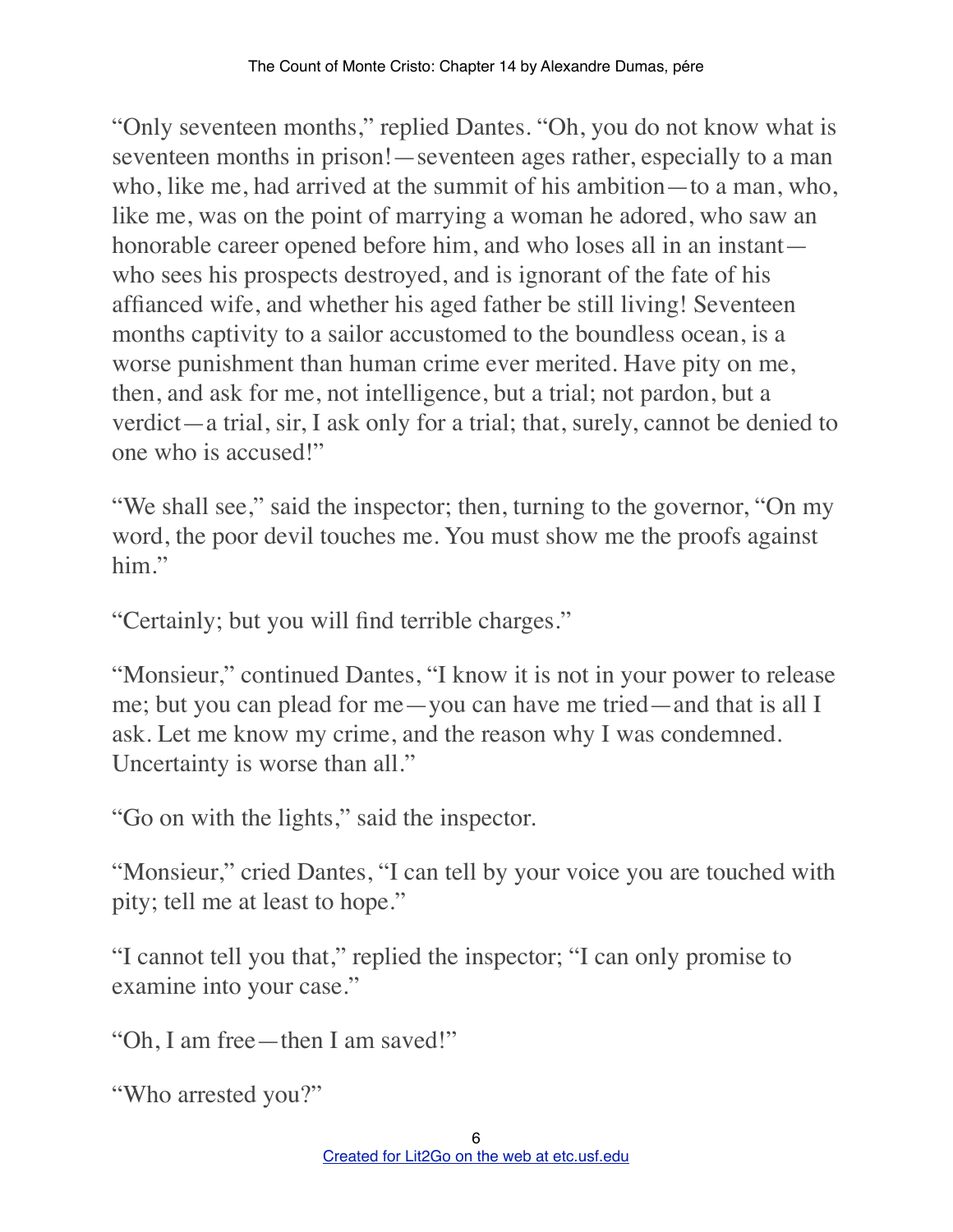"M. Villefort. See him, and hear what he says."

"M. Villefort is no longer at Marseilles; he is now at Toulouse."

"I am no longer surprised at my detention," murmured Dantes, "since my only protector is removed."

"Had M. de Villefort any cause of personal dislike to you?"

"None; on the contrary, he was very kind to me."

"I can, then, rely on the notes he has left concerning you?"

"Entirely."

"That is well; wait patiently, then." Dantes fell on his knees, and prayed earnestly. The door closed; but this time a fresh inmate was left with Dantes—hope.

"Will you see the register at once," asked the governor, "or proceed to the other cell?"

"Let us visit them all," said the inspector. "If I once went up those stairs. I should never have the courage to come down again."

"Ah, this one is not like the other, and his madness is less affecting than this one's display of reason."

"What is his folly?"

"He fancies he possesses an immense treasure. The first year he offered government a million of francs for his release; the second, two; the third, three; and so on progressively. He is now in his fifth year of captivity; he will ask to speak to you in private, and offer you five millions."

"How curious!—what is his name?"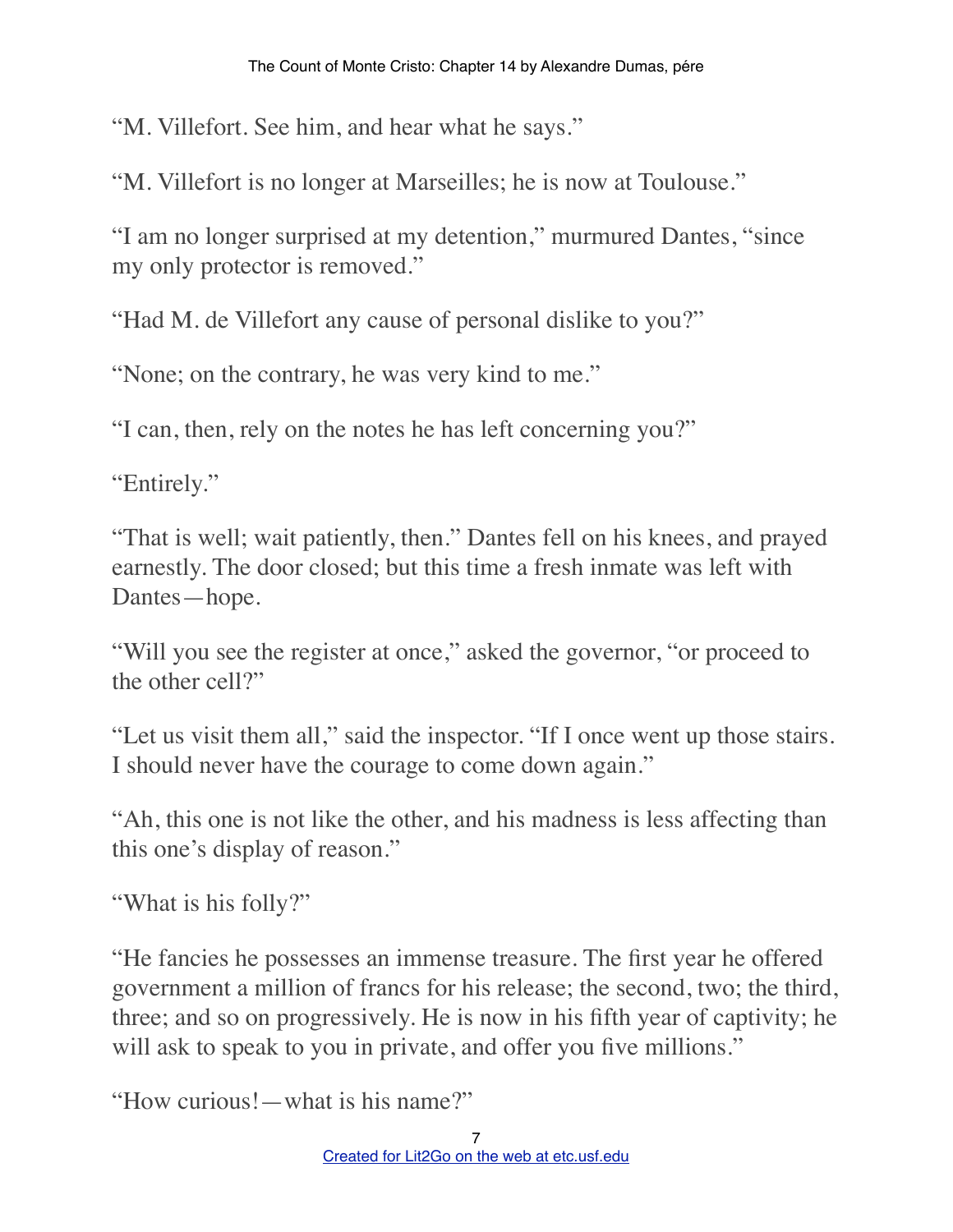"The Abbe Faria."

"No. 27," said the inspector.

"It is here; unlock the door, Antoine." The turnkey obeyed, and the inspector gazed curiously into the chamber of the "mad abbe."

In the centre of the cell, in a circle traced with a fragment of plaster detached from the wall, sat a man whose tattered garments scarcely covered him. He was drawing in this circle geometrical lines, and seemed as much absorbed in his problem as Archimedes was when the soldier of Marcellus slew him.

He did not move at the sound of the door, and continued his calculations until the flash of the torches lighted up with an unwonted glare the sombre walls of his cell; then, raising his head, he perceived with astonishment the number of persons present. He hastily seized the coverlet of his bed, and wrapped it round him.

"What is it you want?" said the inspector.

"I, monsieur," replied the abbe with an air of surprise—"I want nothing."

"You do not understand," continued the inspector; "I am sent here by government to visit the prison, and hear the requests of the prisoners."

"Oh, that is different," cried the abbe; "and we shall understand each other, I hope."

"There, now," whispered the governor, "it is just as I told you."

"Monsieur," continued the prisoner, "I am the Abbe Faria, born at Rome. I was for twenty years Cardinal Spada's secretary; I was arrested, why, I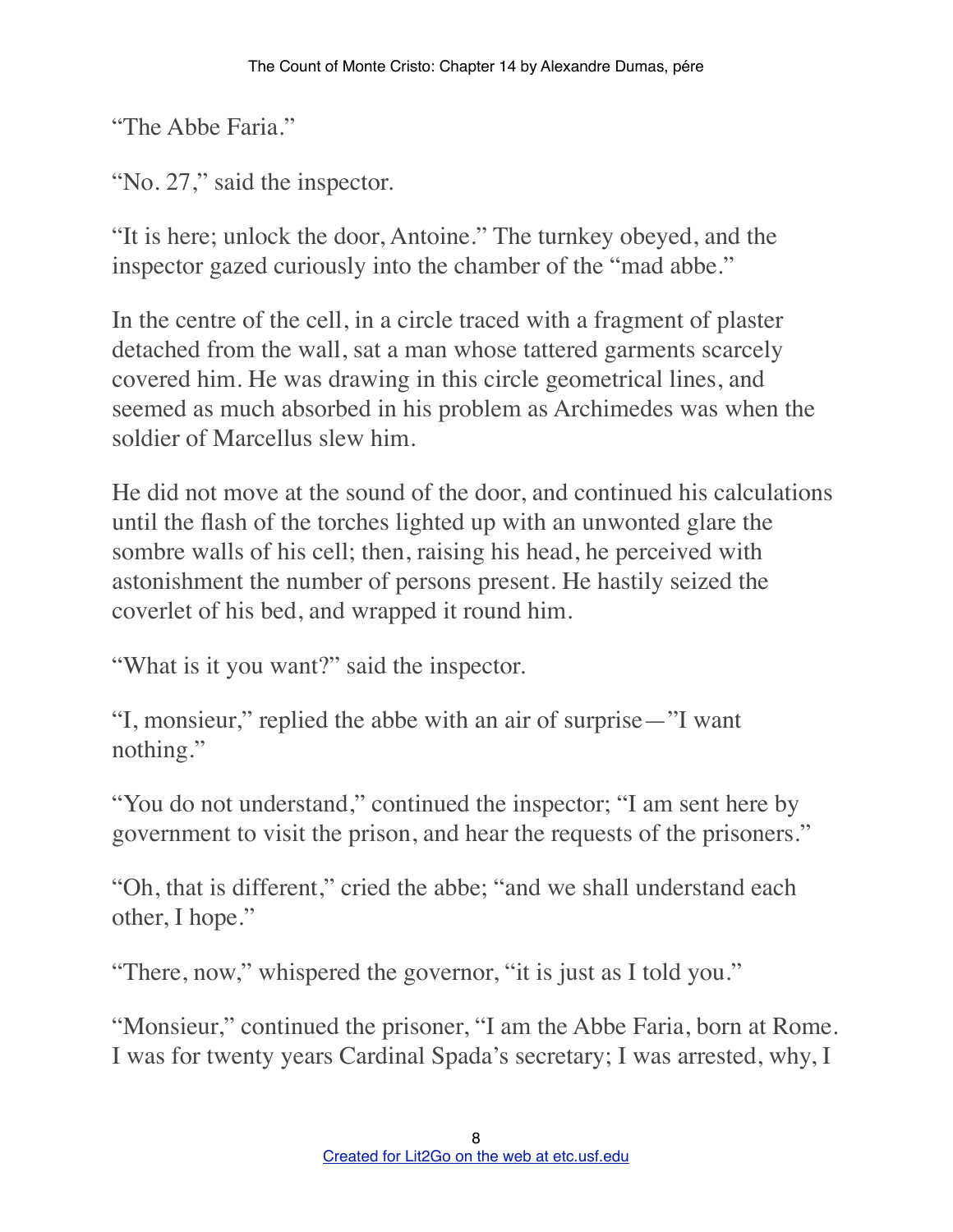know not, toward the beginning of the year 1811; since then I have demanded my liberty from the Italian and French government."

"Why from the French government?"

"Because I was arrested at Piombino, and I presume that, like Milan and Florence, Piombino has become the capital of some French department."

"Ah," said the inspector, "you have not the latest news from Italy?"

"My information dates from the day on which I was arrested," returned the Abbe Faria; "and as the emperor had created the kingdom of Rome for his infant son, I presume that he has realized the dream of Machiavelli and Caesar Borgia, which was to make Italy a united kingdom."

"Monsieur," returned the inspector, "providence has changed this gigantic plan you advocate so warmly."

"It is the only means of rendering Italy strong, happy, and independent."

"Very possibly; only I am not come to discuss politics, but to inquire if you have anything to ask or to complain of."

"The food is the same as in other prisons,—that is, very bad; the lodging is very unhealthful, but, on the whole, passable for a dungeon; but it is not that which I wish to speak of, but a secret I have to reveal of the greatest importance."

"We are coming to the point," whispered the governor.

"It is for that reason I am delighted to see you," continued the abbe, "although you have disturbed me in a most important calculation, which, if it succeeded, would possibly change Newton's system. Could you allow me a few words in private."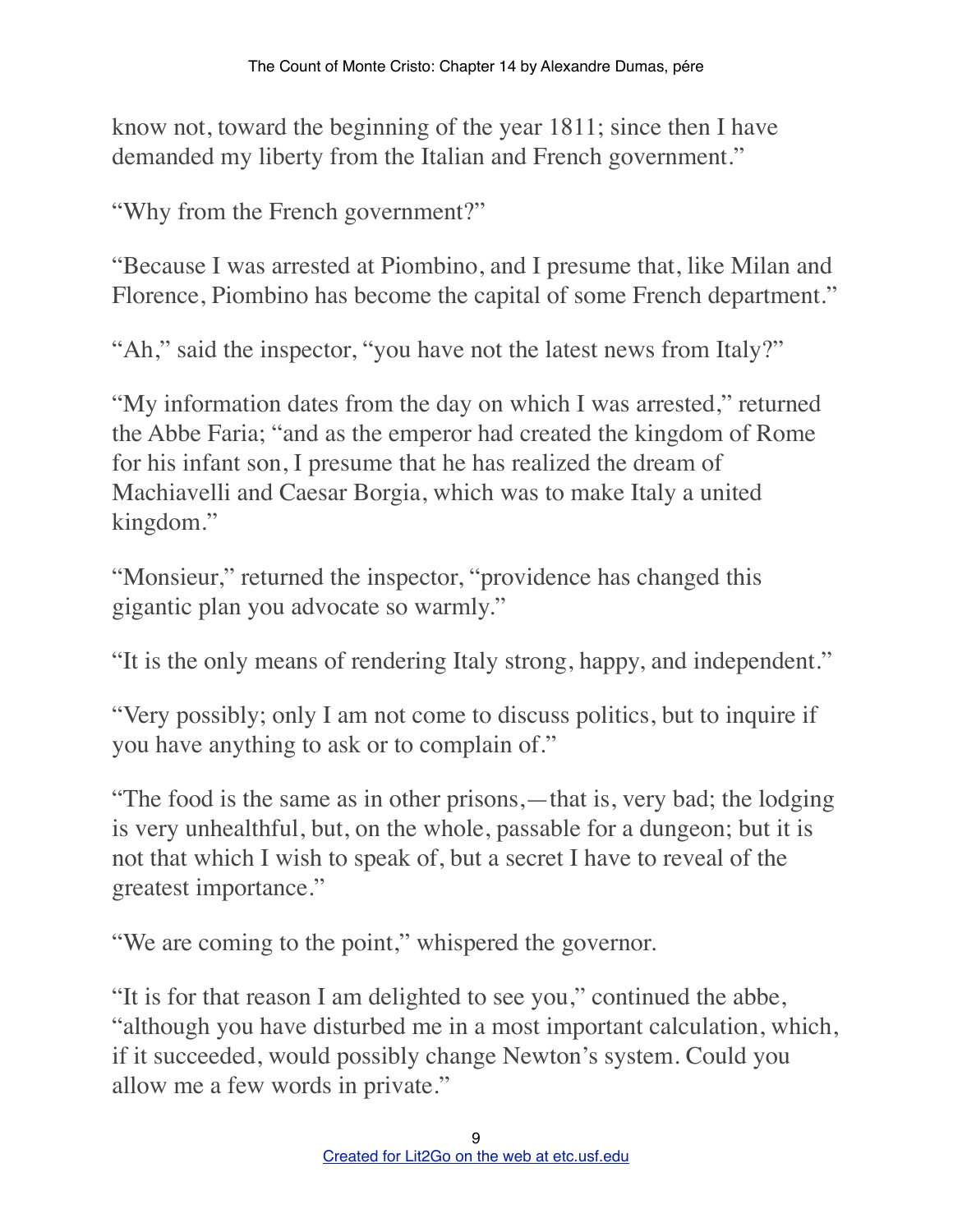"What did I tell you?" said the governor.

"You knew him," returned the inspector with a smile.

"What you ask is impossible, monsieur," continued he, addressing Faria.

"But," said the abbe, "I would speak to you of a large sum, amounting to five millions."

"The very sum you named," whispered the inspector in his turn.

"However," continued Faria, seeing that the inspector was about to depart, "it is not absolutely necessary for us to be alone; the governor can be present."

"Unfortunately," said the governor, "I know beforehand what you are about to say; it concerns your treasures, does it not?" Faria fixed his eyes on him with an expression that would have convinced any one else of his sanity.

"Of course," said he; "of what else should I speak?"

"Mr. Inspector," continued the governor, "I can tell you the story as well as he, for it has been dinned in my ears for the last four or five years."

"That proves," returned the abbe, "that you are like those of Holy Writ, who having ears hear not, and having eyes see not."

"My dear sir, the government is rich and does not want your treasures," replied the inspector; "keep them until you are liberated." The abbe's eyes glistened; he seized the inspector's hand.

"But what if I am not liberated," cried he, "and am detained here until my death? this treasure will be lost. Had not government better profit by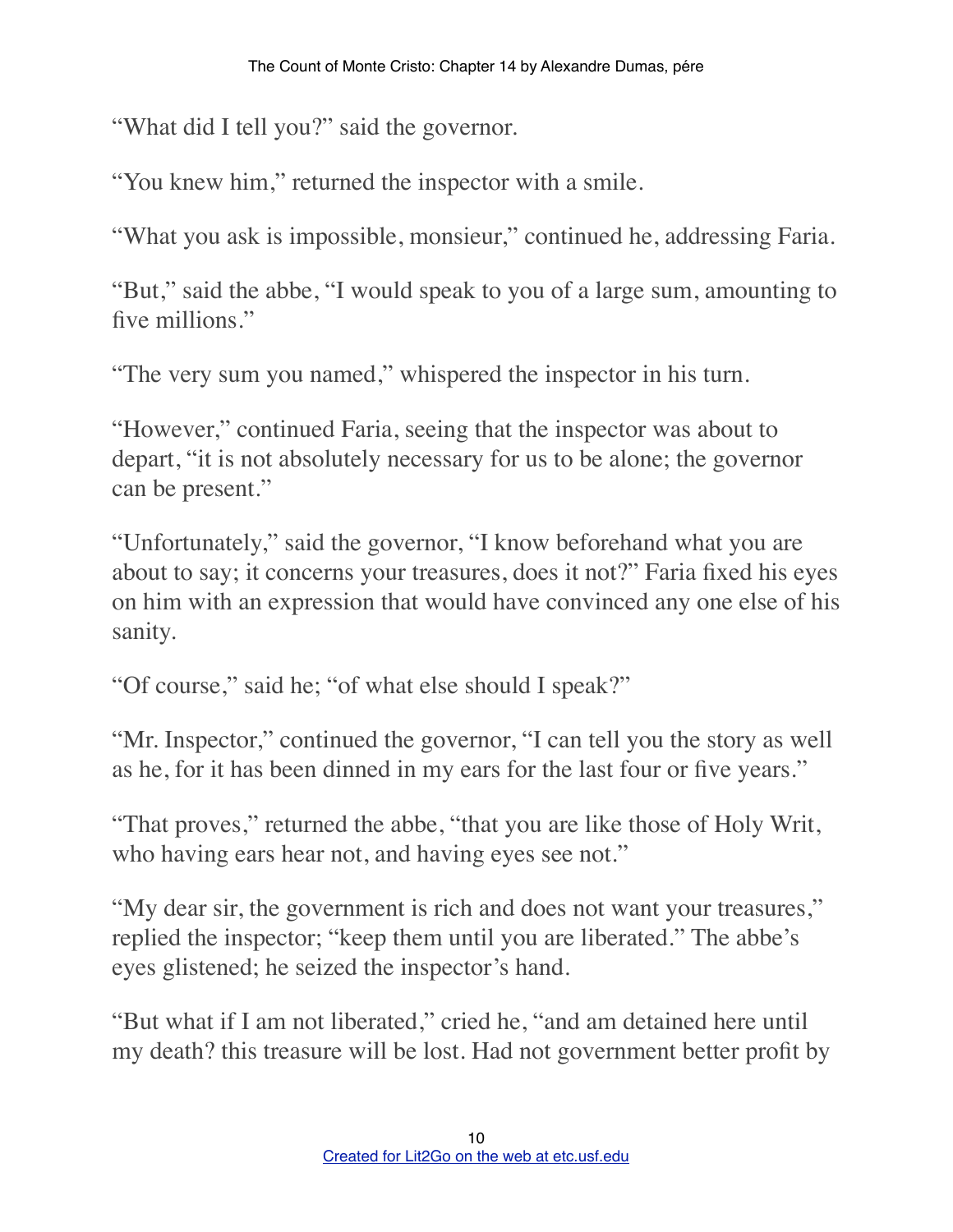it? I will offer six millions, and I will content myself with the rest, if they will only give me my liberty."

"On my word," said the inspector in a low tone, "had I not been told beforehand that this man was mad, I should believe what he says."

"I am not mad," replied Faria, with that acuteness of hearing peculiar to prisoners. "The treasure I speak of really exists, and I offer to sign an agreement with you, in which I promise to lead you to the spot where you shall dig; and if I deceive you, bring me here again,—I ask no more."

The governor laughed. "Is the spot far from here?"

"A hundred leagues."

"It is not ill–planned," said the governor. "If all the prisoners took it into their heads to travel a hundred leagues, and their guardians consented to accompany them, they would have a capital chance of escaping."

"The scheme is well known," said the inspector; "and the abbe's plan has not even the merit of originality."

Then turning to Faria—"I inquired if you are well fed?" said he.

"Swear to me," replied Faria, "to free me if what I tell you prove true, and I will stay here while you go to the spot."

"Are you well fed?" repeated the inspector.

"Monsieur, you run no risk, for, as I told you, I will stay here; so there is no chance of my escaping."

"You do not reply to my question," replied the inspector impatiently.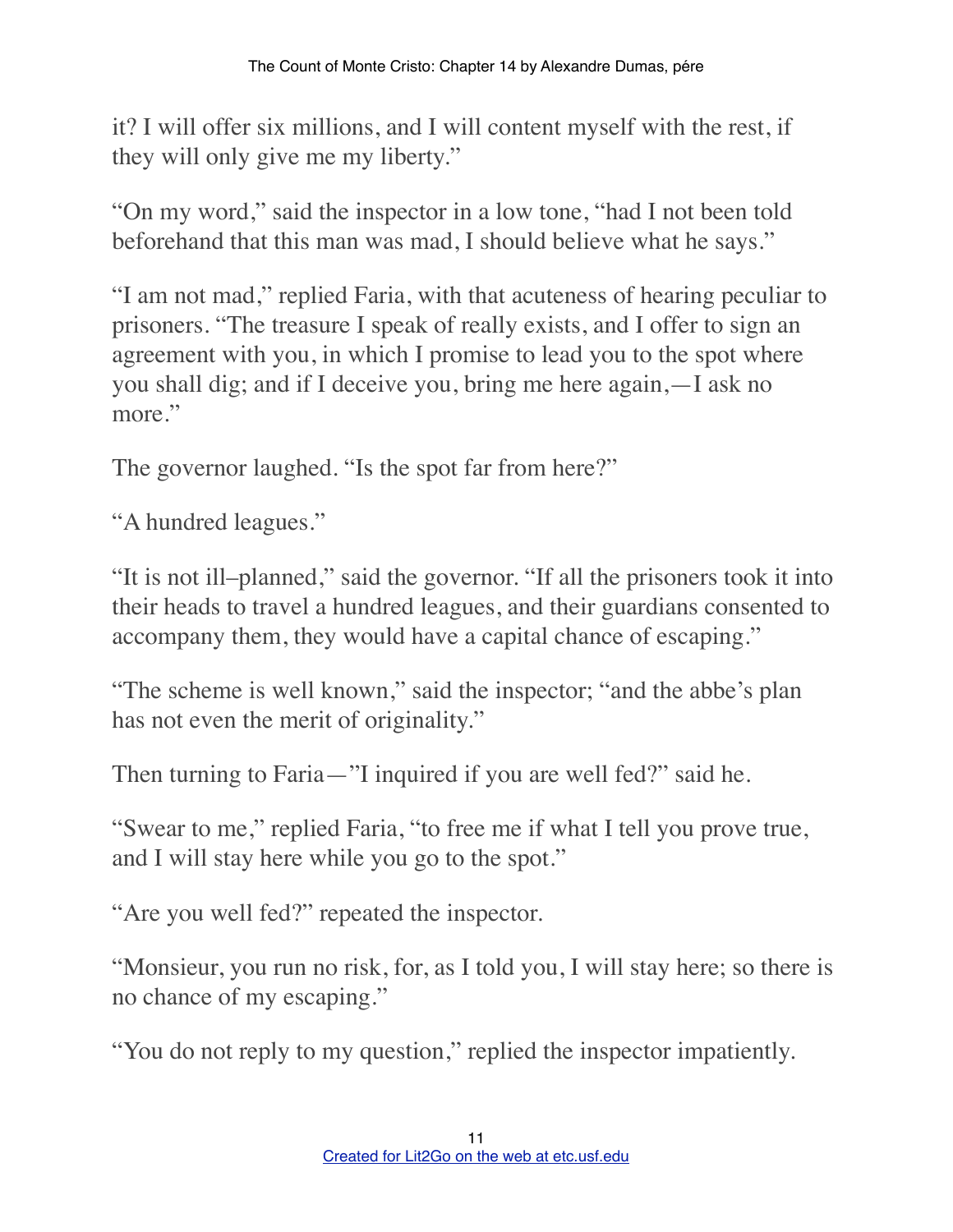"Nor you to mine," cried the abbe. "You will not accept my gold; I will keep it for myself. You refuse me my liberty; God will give it me." And the abbe, casting away his coverlet, resumed his place, and continued his calculations.

"What is he doing there?" said the inspector.

"Counting his treasures," replied the governor.

Faria replied to this sarcasm with a glance of profound contempt. They went out. The turnkey closed the door behind them.

"He was wealthy once, perhaps?" said the inspector.

"Or dreamed he was, and awoke mad."

"After all," said the inspector, "if he had been rich, he would not have been here." So the matter ended for the Abbe Faria. He remained in his cell, and this visit only increased the belief in his insanity.

Caligula or Nero, those treasure–seekers, those desirers of the impossible, would have accorded to the poor wretch, in exchange for his wealth, the liberty he so earnestly prayed for. But the kings of modern times, restrained by the limits of mere probability, have neither courage nor desire. They fear the ear that hears their orders, and the eye that scrutinizes their actions. Formerly they believed themselves sprung from Jupiter, and shielded by their birth; but nowadays they are not inviolable.

It has always been against the policy of despotic governments to suffer the victims of their persecutions to reappear. As the Inquisition rarely allowed its victims to be seen with their limbs distorted and their flesh lacerated by torture, so madness is always concealed in its cell, from whence, should it depart, it is conveyed to some gloomy hospital, where the doctor has no thought for man or mind in the mutilated being the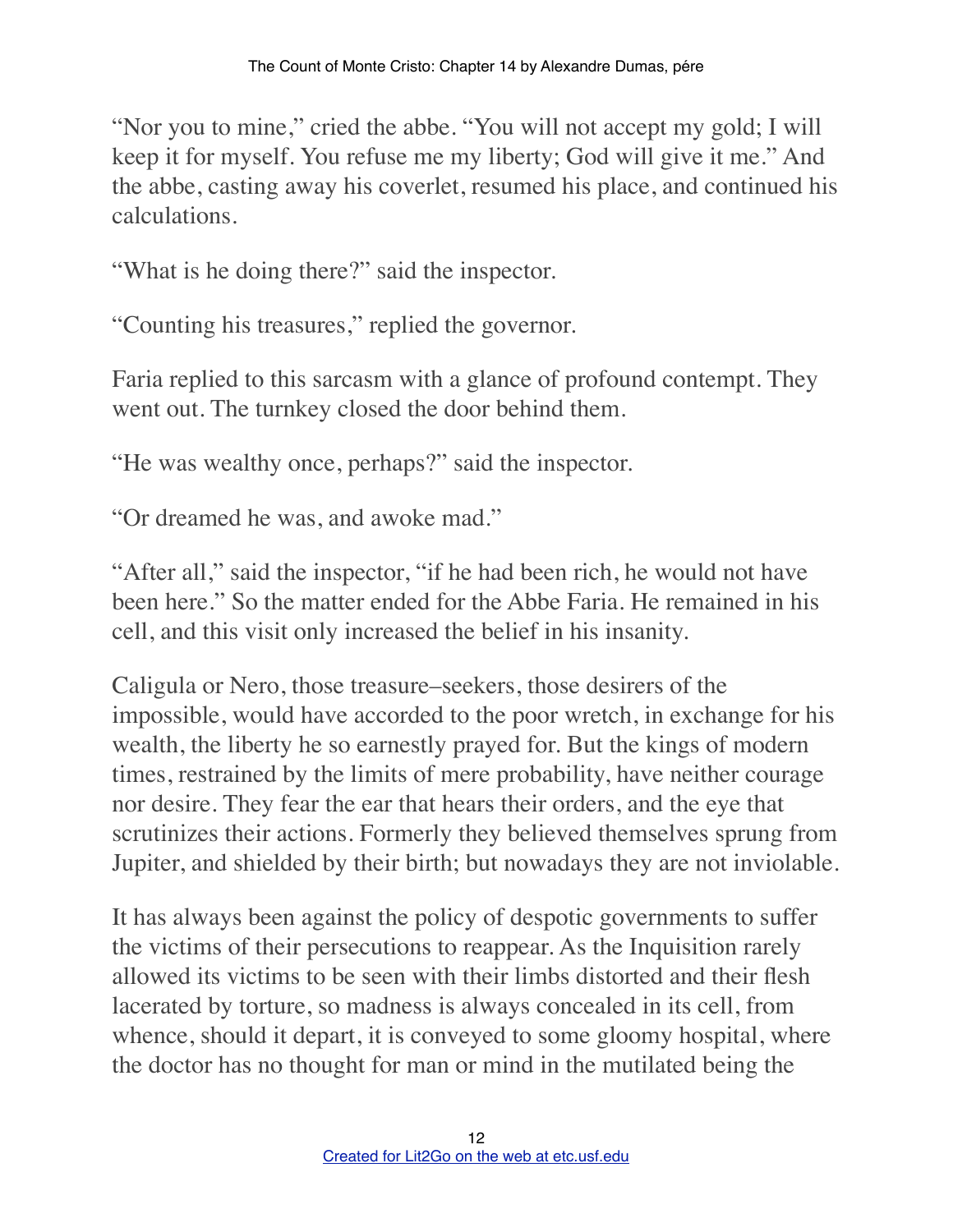jailer delivers to him. The very madness of the Abbe Faria, gone mad in prison, condemned him to perpetual captivity.

The inspector kept his word with Dantes; he examined the register, and found the following note concerning him:—

Edmond Dantes:

Violent Bonapartist; took an active part in the return from Elba.

The greatest watchfulness and care to be exercised.

This note was in a different hand from the rest, which showed that it had been added since his confinement. The inspector could not contend against this accusation; he simply wrote,—"Nothing to be done."

This visit had infused new vigor into Dantes; he had, till then, forgotten the date; but now, with a fragment of plaster, he wrote the date, 30th July, 1816, and made a mark every day, in order not to lose his reckoning again. Days and weeks passed away, then months—Dantes still waited; he at first expected to be freed in a fortnight. This fortnight expired, he decided that the inspector would do nothing until his return to Paris, and that he would not reach there until his circuit was finished, he therefore fixed three months; three months passed away, then six more. Finally ten months and a half had gone by and no favorable change had taken place, and Dantes began to fancy the inspector's visit but a dream, an illusion of the brain.

At the expiration of a year the governor was transferred; he had obtained charge of the fortress at Ham. He took with him several of his subordinates, and amongst them Dantes' jailer. A new governor arrived; it would have been too tedious to acquire the names of the prisoners; he learned their numbers instead. This horrible place contained fifty cells; their inhabitants were designated by the numbers of their cell, and the